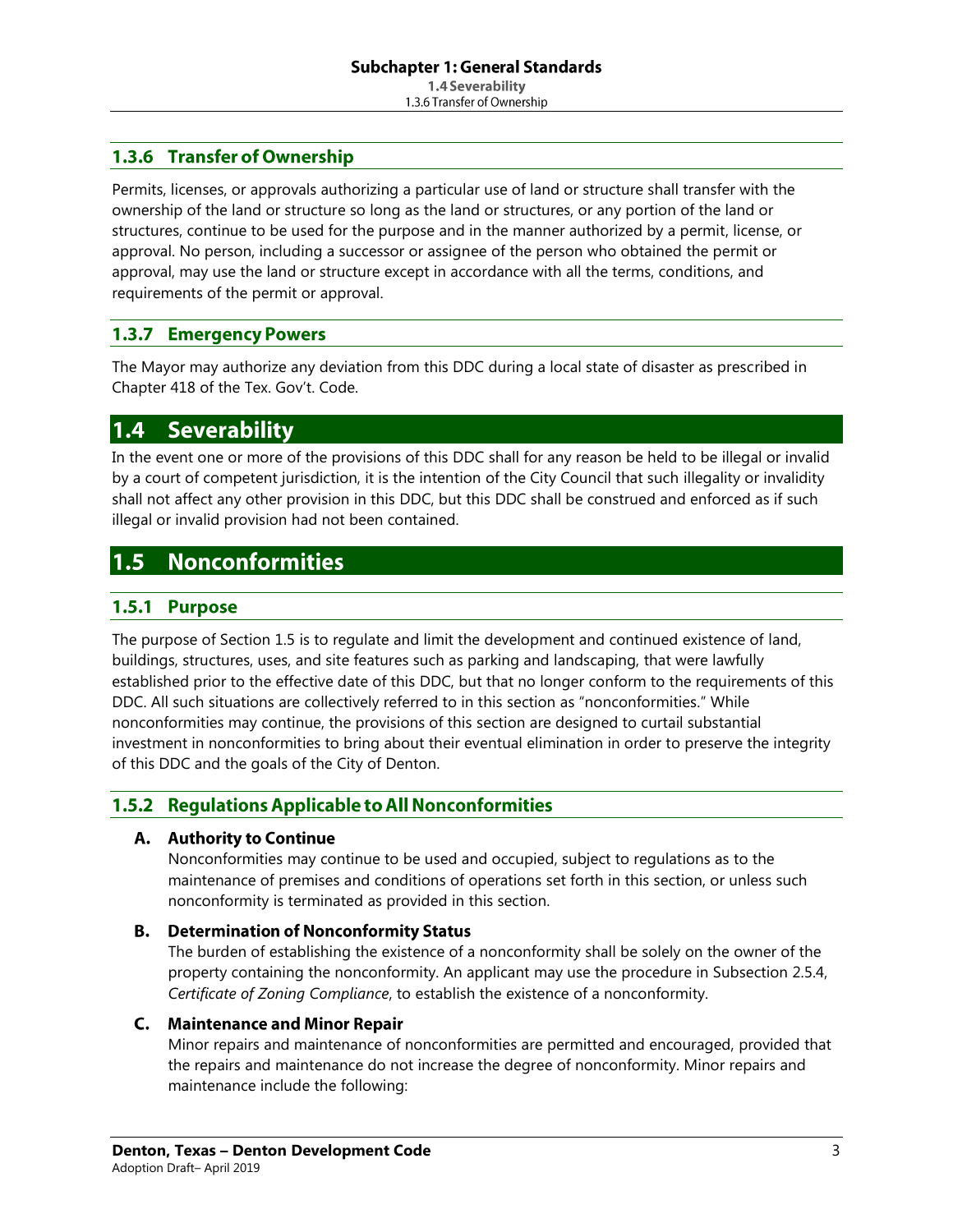- 1. Repairs necessary to maintain and to correct any damage or deterioration to the structural soundness of, or the exterior or interior appearance of, a building or structure without expanding the height or footprint of the building or structure, unless compliant with this DDC;
- 2. Maintenance of land to protect against and mitigate health and environmental hazards;
- 3. Resurfacing or restriping parking areas (but no enlargement of parking area) pursuant to Section 7.9, *Parking and Loading*;
- 4. Replacing diseased or dead plant materials pursuant to Section 7.7, *Landscaping, Screening, Buffering, and Fences*;
- 5. Repairs that are required to remedy unsafe conditions; and
- 6. Repairs necessary to comply with current building code requirements.

### D. Change of Ownership or Tenancy

Changes in ownership, tenancy, or management of property with an existing nonconformity may occur, but such nonconformities shall continue to be subject to the standards of this Section [1.5.](#page-0-0)

#### **E.** Compliance to the Maximum Extent Practicable

Where compliance with the requirements of this section is precluded by a lack of sufficient developable area due to the size of the lot, the layout of existing development, or the presence of significant wetlands, floodplains, watercourses, hazard areas, or other significant environmental constraints, the applicant shall comply with the requirements of this section to the maximum extent practicable, as determined by the Director.

#### F. Discontinuance

- 1. Whenever a nonconforming use or structure is discontinued for one year or more, all nonconforming rights shall cease, and the use of the premises or the structure shall be in conformance with this Subchapter and all applicable codes of the City. For purposes of this provision, the following actions shall create a rebuttable presumption of "discontinue:" the property or structure is vacant and no attempt to market the property is observable on the property or from the exterior of any structure, or that the property or structure is vacant and City taxes owed on the property are delinquent. The determination of discontinued status may be delayed for up to one year by the Director upon written request, if the applicant provides documentation that the property has been actively marketed for at least six months during the previous, first year.
- 2. The right to maintain or operate a nonconforming structure or use may be terminated by the Zoning Board of Adjustment in accordance with Subsection [1.5.8](#page-4-0)*, [Amortization of](#page-4-0)  [Nonconforming Uses or Structures](#page-4-0)*. Any appeal of the termination of nonconforming rights by the Zoning Board of Adjustment under this Subchapter shall be made to the District Court within 10 days of receipt of written notice of the termination by the Director.

### G. Nonconformity Due to Outside Action

1. Where a lot, tract, or parcel is occupied by a lawful structure, and where the acquisition of right-of-way, by eminent domain, dedication, or purchase, by a city, county, state, or federal agency creates noncompliance of the structure or property regarding any requirement of this DDC, such structure or property shall be deemed nonconforming, and acquiring agency shall provide a compliance plan. Such designation shall apply only to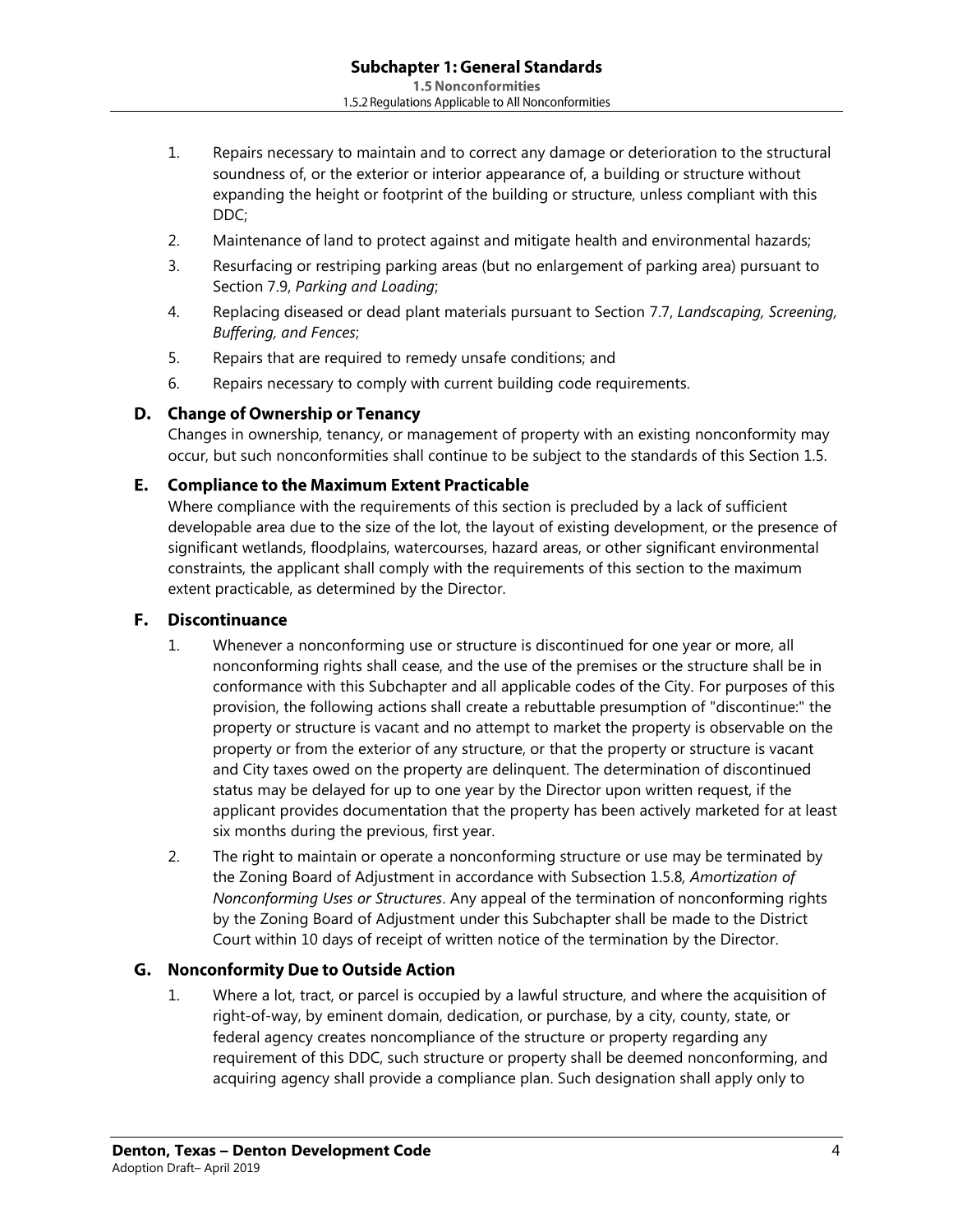noncompliance that results directly from the acquisition of right-of-way or by acquisition through eminent domain.

2. In the event that such structure is partially or totally destroyed by natural or accidental causes, the structure may be rebuilt upon approval of a building permit by the Building Official, subject to Subsection [1.5.4D,](#page-3-0) *[Damage or Destruction of More than 50 Percent of the](#page-3-0)  [Gross Floor Area](#page-3-0)*.

## H. Prior Construction Approved

Nothing contained in this section shall require any change in the plans, construction, or designated use of a building legally under construction, or for which a permit for construction has been issued, at the time of passage of this DDC or amendments.

### I. Applicability of this Code to Existing Residential Uses and Structures

The adoption of this DDC shall not cause any existing, legal single-family detached dwelling, townhome, or duplex use or structure to become nonconforming. Any single-family detached dwelling, townhome, or duplex structure, lot, and associated site features lawfully existing on the effective date of this DDC shall be deemed a lawful structure, lot, or site feature.

# **1.5.3 Nonconforming Uses**

#### A. Limitations on Continuation of Nonconforming Uses of Land

- 1. A nonconforming use may be extended throughout the same building, provided that:
	- a. No structural alteration of the building (or portion of such building containing the nonconforming use in the case of buildings with multiple uses) shall be permitted;
	- b. No additional dwelling units shall be permitted in the building; and
	- c. No additional nonresidential units and/or uses shall be permitted.
- 2. No nonconforming use shall expand into an additional structure.
- 3. Any use of land that was established in the City's extraterritorial jurisdiction and annexed into the City shall be subject to the provisions established in Tex. Gov't. Code, Section 43.002, as amended.

### **B.** Change of Use

- 1. A nonconforming use may be changed to another nonconforming use, provided the Director determines that the new use creates lesser impacts on surrounding properties and is no more intensive than the use it replaces, and no structural alterations to the building are required to accommodate such change, except those alterations necessary to meet accessibility provisions required by state and federal law.
- 2. A nonconforming use that has been changed to a less nonconforming use pursuant to this subsection may not subsequently be changed back to a more nonconforming use.
- 3. A nonconforming use, if changed to a conforming use, may not subsequently be changed back to any nonconforming use unless otherwise permitted by this DDC.

### **C.** Pre-Existing Specific Use Permits

The adoption of this DDC shall not cause any existing, legal use that now requires a specific use permit pursuant to Subsection 2.5.2: *Specific Use Permit (SUP),* to become nonconforming. Any legal use lawfully existing on the effective date of this DDC that has been damaged or destroyed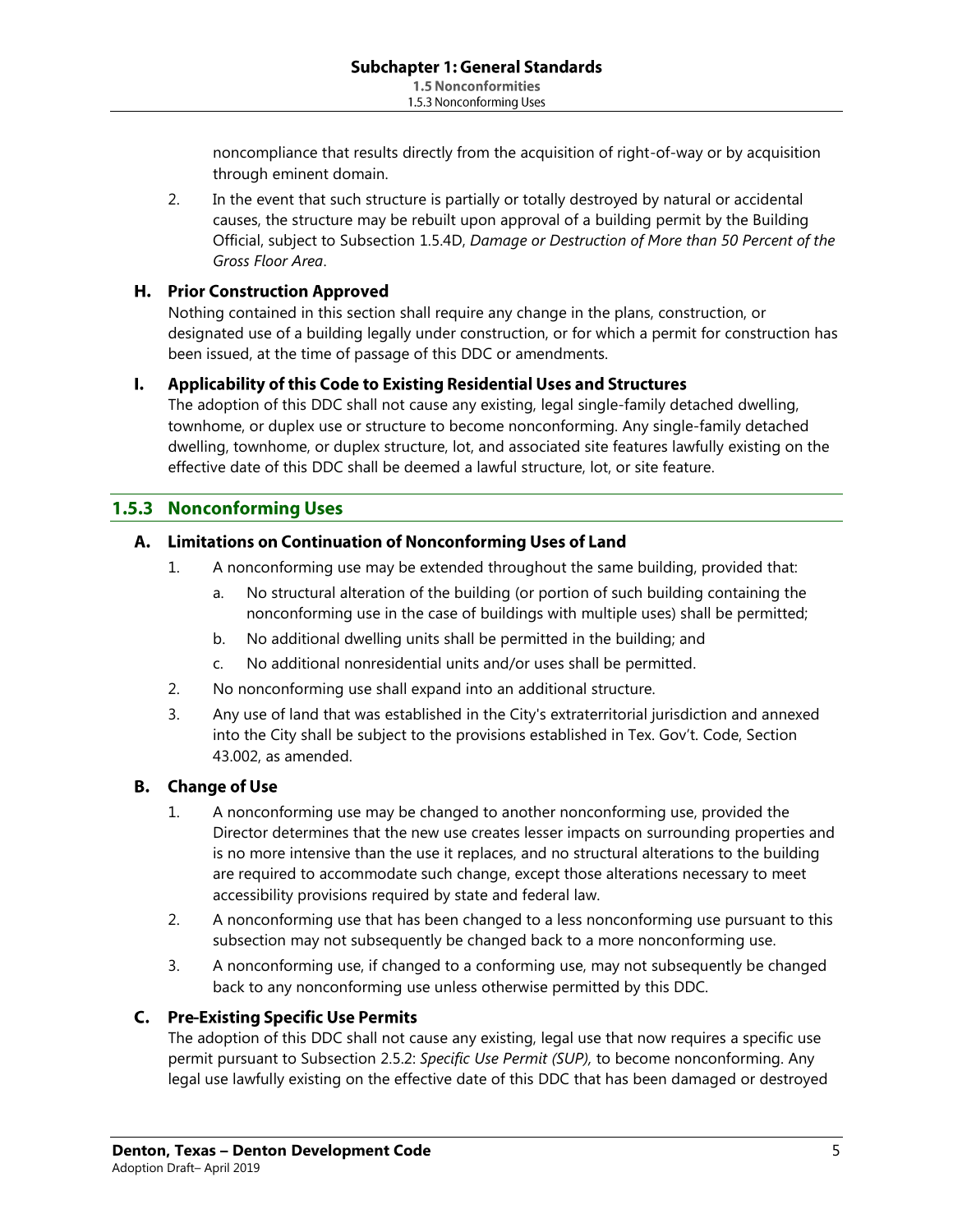by fire or other natural or accidental causes in whole or in part may be restored to its original condition and is not required to obtain another specific use permit.

#### **Nonconforming Structures**  $1.5.4$

#### A. Expansion of a Nonconforming Structure

A nonconforming structure may only be expanded or enlarged pursuant to Subsection [1.5.2C,](#page-0-1) and any such expansion or enlargement shall be in full compliance with this DDC.

#### **B.** Increasing Level of Nonconformity Prohibited

A nonconforming structure shall not be altered in a way that increases the nonconformity of the structure, but any structure or portion of a structure may be altered to decrease the nonconformity of the structure.

#### <span id="page-3-1"></span>C. Damage or Destruction of Less than 50 Percent of the Gross Floor Area

A nonconforming structure that has been damaged or destroyed by fire or other natural or accidental causes may be restored to its original condition, provided that:

- 1. The extent of the damage does not require the reconstruction of more than 50 percent of the gross floor area of the nonconforming structure;
- 2. For purposes of this provision, the 50-percent threshold shall apply to each individual structure, and not cumulatively to multiple structures on one lot.
- 3. A building permit is issued for the work to be performed;
- 4. Such work is commenced within one year of such event and completed within 18 months of such event;
- 5. By written request from the property owner, the Director may grant one extension of either the work commencement and/or the completion of work time period.
- 6. A restoration or reconstruction of the structure in violation of this subsection immediately terminates the right to operate the nonconforming structure.

### <span id="page-3-0"></span>D. Damage or Destruction of More than 50 Percent of the Gross Floor Area

A nonconforming structure that has been damaged or destroyed by fire or other natural or accidental causes shall not be rebuilt or occupied, except in conformance with this DDC.

### **1.5.5 Nonconforming Lots**

- **A.** A structure situated on a nonconforming lot shall be considered a nonconforming structure, subject to the provisions of this Section [1.5.](#page-0-0)
- **B.** A nonconforming lot that was made nonconforming by virtue of enactment of this DDC may be used for construction of a building allowed in the applicable zoning district, provided that all other zoning district and dimensional standards are met, unless as otherwise provided for in this Section [1.5.](#page-0-0)
- **C.** A structure on a nonconforming lot deemed nonconforming by virtue of Subsection [1.5.4C](#page-3-1) may be restored to its original condition pursuant to Subsection [1.5.4C.](#page-3-1)

### **1.5.6 Nonconforming Site Features**

**A.** For purposes of this provision, the term "nonconforming site feature" includes any driveway, offstreet parking or loading area, building coverage, landscaping, buffer, or screening element that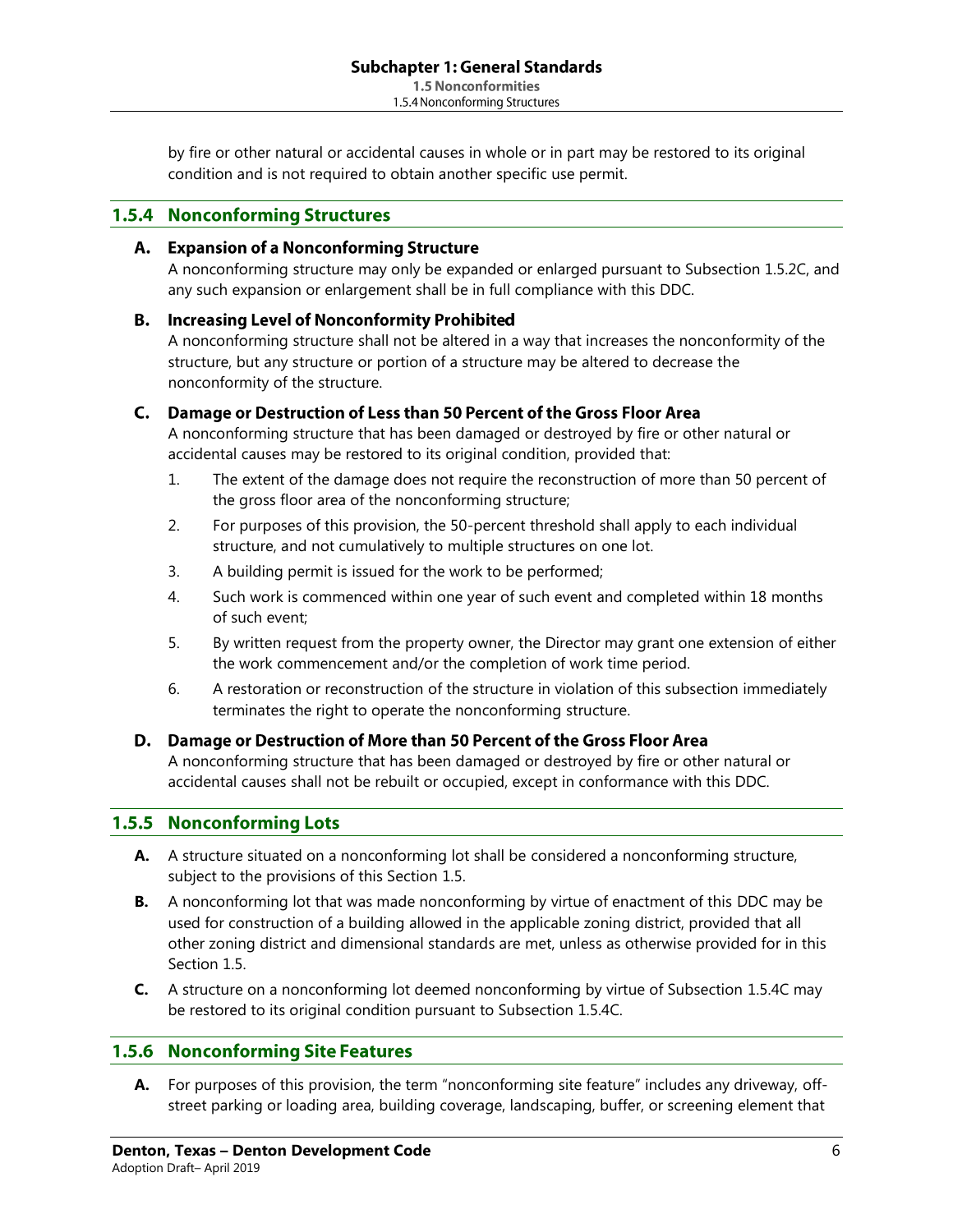lawfully existed per regulations in place prior to the effective date of this DDC, as well as the lack of any such feature required by subsequently enacted City regulations.

- **B.** A lawfully nonconforming site feature may continue in its existing condition unless and until full or limited compliance with the development standards of this DDC as required in Section 7.2: *Applicability*.
- **C.** No action shall be taken that increases the degree of the nonconformity of a site feature.

#### **Nonconforming Signs**  $1.5.7$

Nonconforming signs shall comply with the Municipal Code of Ordinances, Chapter 33.10, *Nonconforming Signs*.

## <span id="page-4-0"></span>1.5.8 Amortization of Nonconforming Uses or Structures

#### A. Initiation of Proceedings

The City Council may initiate proceedings to amortize a nonconforming land use or structure.

#### **B.** Consideration by Zoning Board of Adjustment

#### $1.$ Generally

The Zoning Board of Adjustment may require the termination of nonconforming uses of land or structures under a plan whereby the value of the structure and facilities can be amortized within a definite period of time, taking into consideration the general character of the neighborhood and the necessity for all property to conform to the regulations of this DDC.

#### $2.$ **Criteria for Determining Amortization Period**

Before the Zoning Board of Adjustment may determine an amortization period, it shall consider the following factors:

- a. The owner's capital investment in the structures on the property at the time the use became nonconforming;
- b. The amount of the investment realized to date from revenue generated by the property and the amount remaining, if any, to be recovered during the amortization period;
- c. The existence or nonexistence of lease obligations, as well as any contingency clauses therein permitting termination of such leases;
- d. Removal costs that are directly attributable to the establishment of a termination date; and
- e. Other costs and expenses that are directly attributable to the establishment of a termination date.

#### 3. **Cessation of Use**

If the Zoning Board of Adjustment establishes a termination date for a nonconforming use or structure, the use shall cease operations on that date and the owner shall not operate it after that date unless it becomes a conforming use or structure.